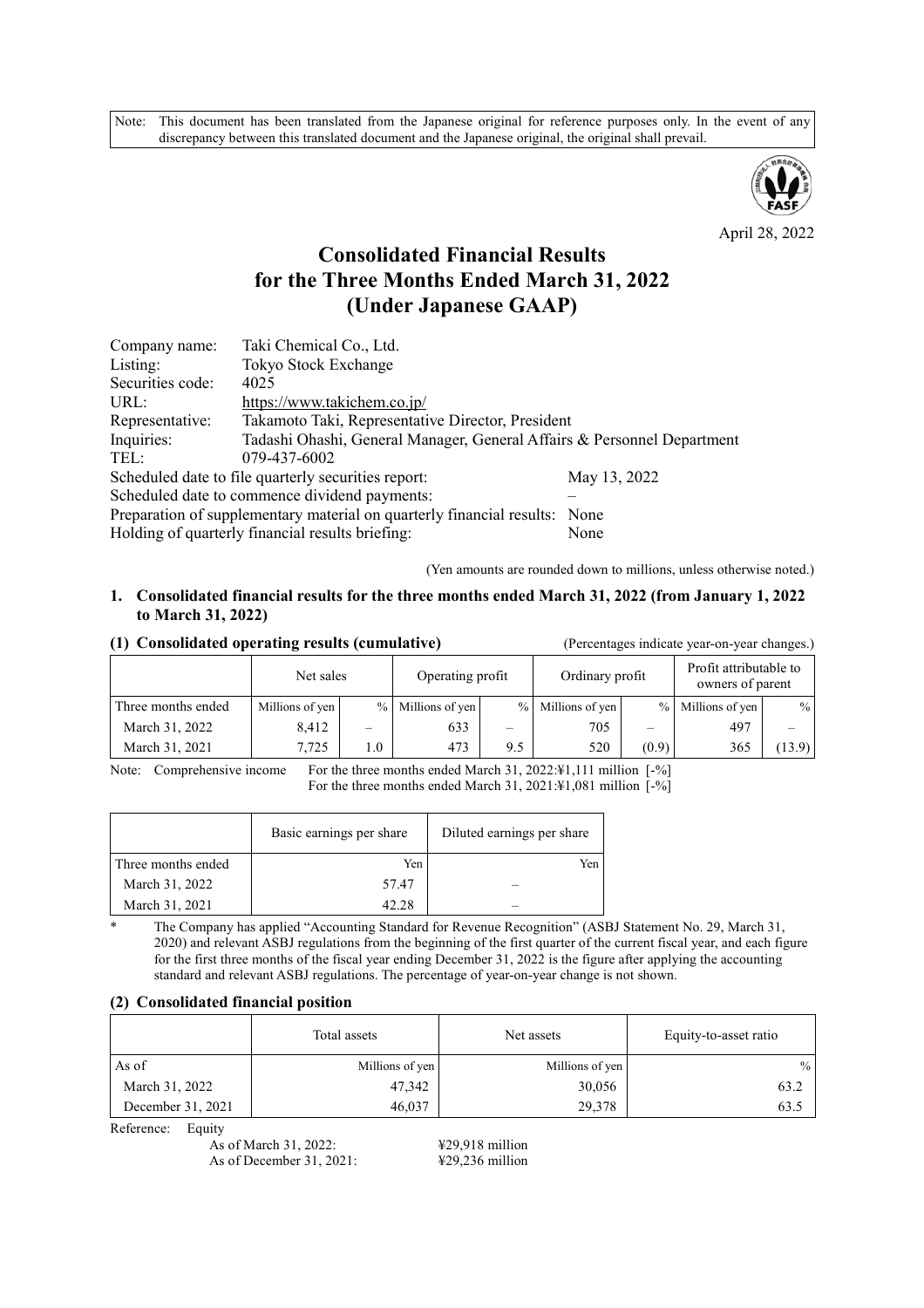\* The Company has applied "Accounting Standard for Revenue Recognition" (ASBJ Statement No. 29, March 31, 2020) and relevant ASBJ regulations from the beginning of the first quarter of the current fiscal year, and each figure for the first three months of the fiscal year ending December 31, 2022 is the figure after applying the accounting standard and relevant ASBJ regulations.

## **2. Cash dividends**

|                                                       |                   | Annual dividends per share |                   |                 |       |  |  |  |
|-------------------------------------------------------|-------------------|----------------------------|-------------------|-----------------|-------|--|--|--|
|                                                       | First quarter-end | Second quarter-end         | Third quarter-end | Fiscal year-end | Total |  |  |  |
|                                                       | Yen               | Yen                        | Yen               | Yen             | Yen   |  |  |  |
| Fiscal year ended<br>December 31, 2021                |                   |                            |                   | 50.00           | 50.00 |  |  |  |
| Fiscal year ending<br>December 31, 2022               |                   |                            |                   |                 |       |  |  |  |
| Fiscal year ending<br>December 31, 2022<br>(Forecast) |                   |                            |                   | 50.00           | 50.00 |  |  |  |

Note: Revisions to the forecast of cash dividends most recently announced: None

Breakdown of year-end dividend for the fiscal year ended December 31, 2021 Ordinary dividend: ¥45.00 Special dividend: ¥5.00

#### **3. Consolidated earnings forecast for the fiscal year ending December 31, 2022 (from January 1, 2022 to December 31, 2022)**

| (Percentages indicate year-on-year changes.) |                 |   |                   |                          |                   |  |                                            |               |                                |
|----------------------------------------------|-----------------|---|-------------------|--------------------------|-------------------|--|--------------------------------------------|---------------|--------------------------------|
|                                              | Net sales       |   | Operating profit  |                          | Ordinary profit   |  | Profit attributable to<br>owners of parent |               | Basic<br>earnings per<br>share |
|                                              | Millions of yen |   | % Millions of yen |                          | % Millions of yen |  | % Millions of yen                          | $\frac{0}{0}$ | Yen                            |
| Full year                                    | 33,000          | — | 1,550             | $\overline{\phantom{0}}$ | 1,850             |  | .450                                       |               | 167.56                         |

Note: Revisions to the earnings forecast most recently announced: None

The Company has applied "Accounting Standard for Revenue Recognition" (ASBJ Statement No. 29, March 31, 2020) and relevant ASBJ regulations from the beginning of the first quarter of the current fiscal year, and the figures for the above consolidated earnings forecast are the figures after applying the accounting standard and relevant ASBJ regulations. The percentage of year-on-year change is not shown.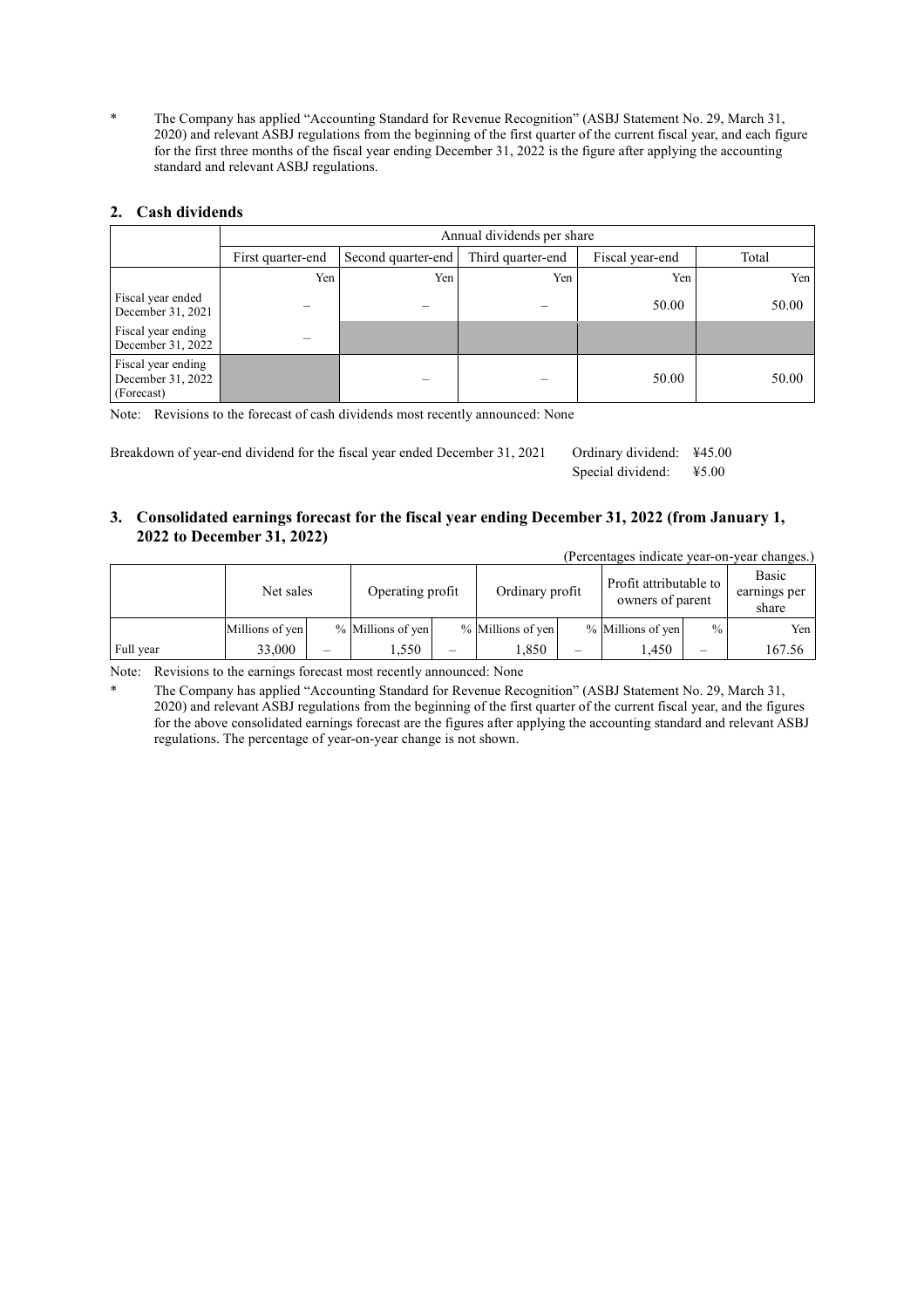#### **\* Notes**

(1) Changes in significant subsidiaries during the period (changes in specified subsidiaries resulting in the change in scope of consolidation): None

| Newly included: | 0 companies |
|-----------------|-------------|
| Excluded:       | 0 companies |

- (2) Adoption of accounting treatment specific to the preparation of quarterly consolidated financial statements: None
- (3) Changes in accounting policies, changes in accounting estimates, and restatement
	- (i) Changes in accounting policies due to revisions to accounting standards and other regulations: Yes
	- (ii) Changes in accounting policies due to other reasons: None
	- (iii)Changes in accounting estimates: None
	- (iv) Restatement: None
	- For more information, please see "(3) Notes to Quarterly Consolidated Financial Statements (Changes in Accounting Policies)" in "2. Quarterly Consolidated Financial Statements and Significant Notes Thereto" on page 8 of the appendix.
- (4) Number of issued shares (common shares)
	- (i) Total number of issued shares at the end of the period (including treasury shares)

| As of March $31, 2022$  | 9,458,768 |
|-------------------------|-----------|
| As of December 31, 2021 | 9,458,768 |

(ii) Number of treasury shares at the end of the period

| As of March 31, 2022    | 804.996 |
|-------------------------|---------|
| As of December 31, 2021 | 804.996 |

#### (iii)Average number of shares outstanding during the period (cumulative from the beginning of the fiscal year)

| Three months ended March 31, 2022 | 8,653,772 |
|-----------------------------------|-----------|
| Three months ended March 31, 2021 | 8.648.179 |

\* Quarterly financial results reports are exempt from a quarterly review conducted by certified public accountants or an audit corporation.

#### \* Proper use of earnings forecasts, and other special matters

The earnings forecast is based on information available to the Company as of the date of this document as well as certain assumptions it believes to be reasonable, and actual results may differ materially due to various factors. Please also see "(3) Explanation of Consolidated Earnings Forecast and Other Forward-Looking Information" in "1. Qualitative Information on Quarterly Financial Results" on page 3 of the appendix.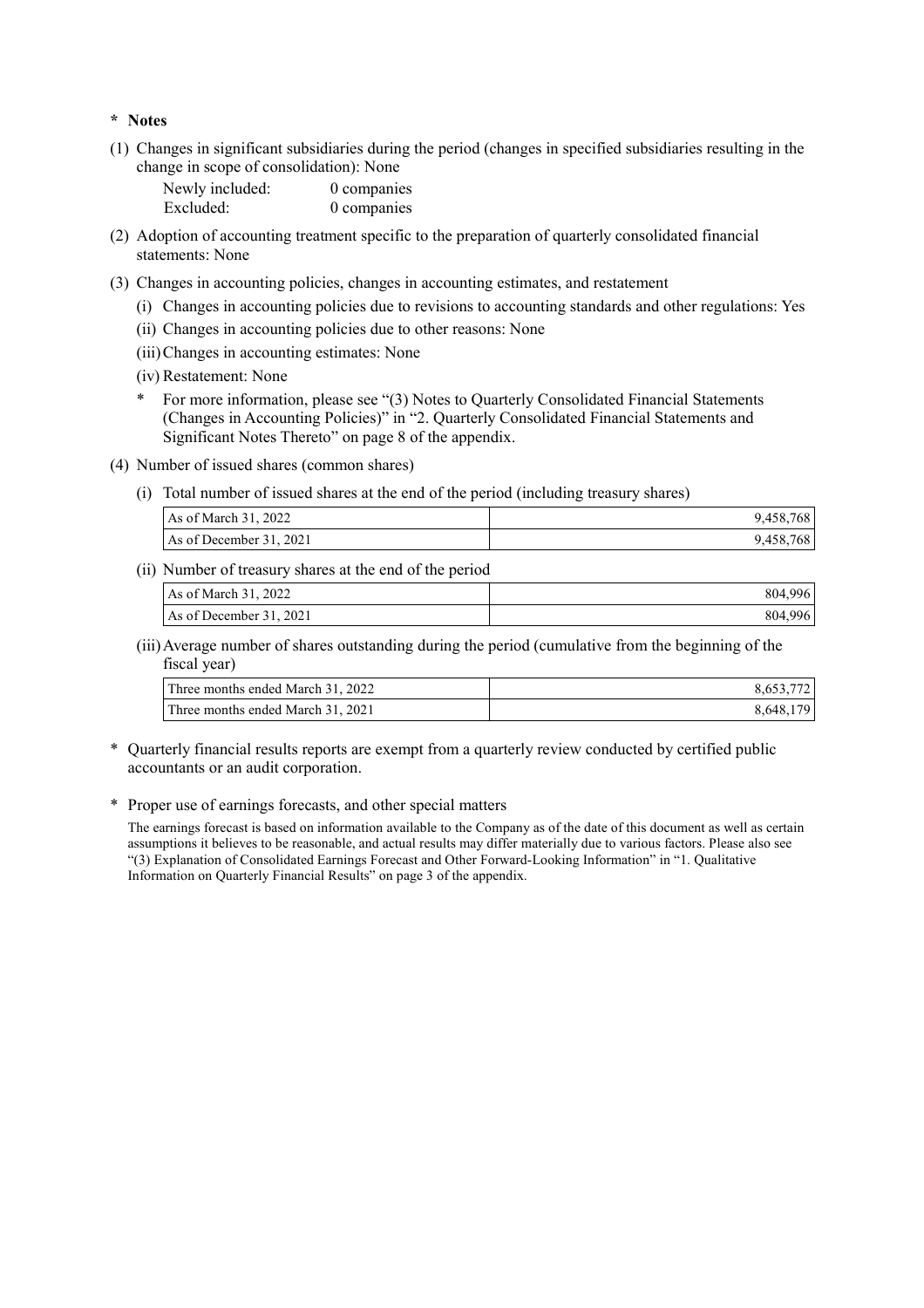# **Appendix Table of Contents**

## **Index**

| 1. |                                                                                          |  |
|----|------------------------------------------------------------------------------------------|--|
|    |                                                                                          |  |
|    |                                                                                          |  |
|    | (3) Explanation of Consolidated Earnings Forecast and Other Forward-Looking Information3 |  |
| 2. |                                                                                          |  |
|    |                                                                                          |  |
|    | (2) Quarterly Consolidated Statement of Income and Quarterly Consolidated Statement of   |  |
|    | (Quarterly Consolidated Statement of Comprehensive Income) (First three-month period) 7  |  |
|    |                                                                                          |  |
|    |                                                                                          |  |
|    |                                                                                          |  |
|    |                                                                                          |  |
|    |                                                                                          |  |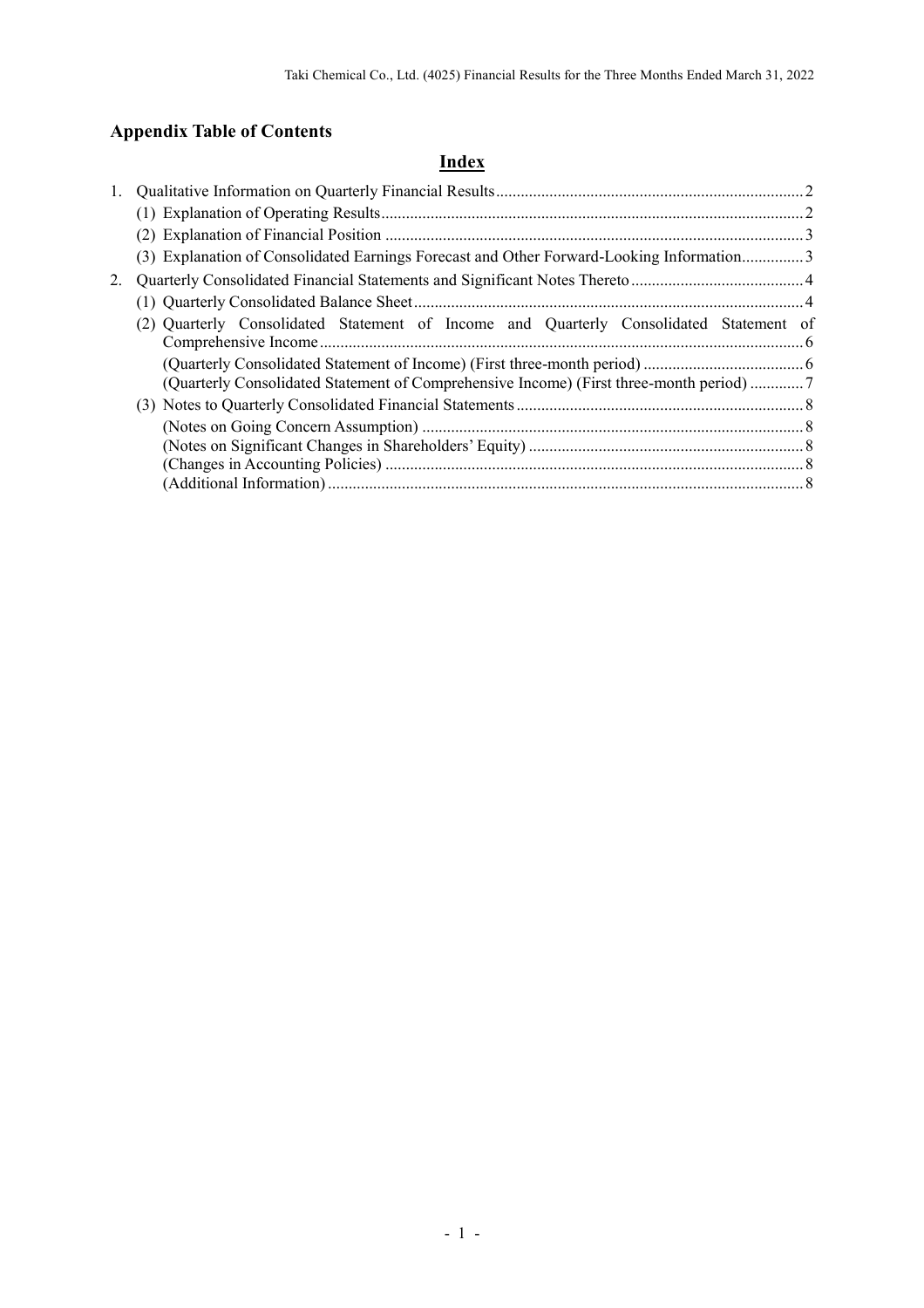## **1. Qualitative Information on Quarterly Financial Results**

### **(1) Explanation of Operating Results**

The Taki Chemical Group (the "Group") has applied "Accounting Standard for Revenue Recognition" (ASBJ Statement No. 29, March 31, 2020) and relevant ASBJ regulations from the beginning of the first quarter of the current fiscal year. Due to this change, the revenue recognition standard used for the first quarter of the current fiscal year is different from the one used for the same period last fiscal year, and therefore no year-on-year change is shown in the explanation for operating results.

The Japanese economy during the three month-period under review remained rocky due primarily to the COVID-19 pandemic. Given the backdrop of rebounding economic and social activities coupled with measures to prevent the spread of COVID-19, the economic outlook appears poised to pick up due partly to the effects of various government policies and an improvement in overseas economies. However, the situation remains uncertain due to growing downside risks caused by supply constraints and rising raw material prices in addition to global pandemic trends, the conflict in Ukraine, and other factors.

Working against this backdrop, the Group focused on enhancing the profitability of its current businesses in line with Medium-term Management Plan 2023 launched in January 2021. As a result, net sales for the three-months under review totaled ¥8,412 million (¥7,725 million for the same period last year), operating profit was ¥633 million (¥473 million for the same period last year), ordinary profit came to ¥705 million (¥520 million for the same period last year), and profit attributable to owners of the parent was ¥497 million (¥365 million for the same period last year).

Operating results by segment are as shown below.

#### Agriculture

While the fertilizer sales volume remained the same year on year, net sales came to  $\frac{1}{2}$ , 540 million yen (¥2,336 million yen for the same period last year) as selling prices rose due to higher raw material prices.

#### Chemicals

Sales of water treatment chemicals totaled ¥2,044 million (¥1,994 million yen for the same period last year) as the sales volume increased due to steady shipments of ultra-high-basicity poly aluminum chloride.

Sales of functional materials amounted to ¥1,386 million (¥1,287 million yen for the same period last year) due to a higher sales volume of high-purity tantalum oxide for smartphones although the sales volume of high-basicity aluminum chloride used in ceramic fibers for automotive applications declined due to semiconductor shortages.

Sales of other chemical products totaled ¥45 million (¥45 million for the same period last year).

As a result, net sales came to ¥3,476 million (¥3,327 million for the same period last year).

## Construction materials

Net sales totaled ¥681 million (¥725 million yen for the same period last year) as a result of a decline in both the sales volume and selling prices of gypsum board.

#### Petroleum

Net sales came to ¥668 million (¥458 million for the same period last year) as the rise in crude oil prices brought the retail price of fuel oil up on top of an increase in the sales volume.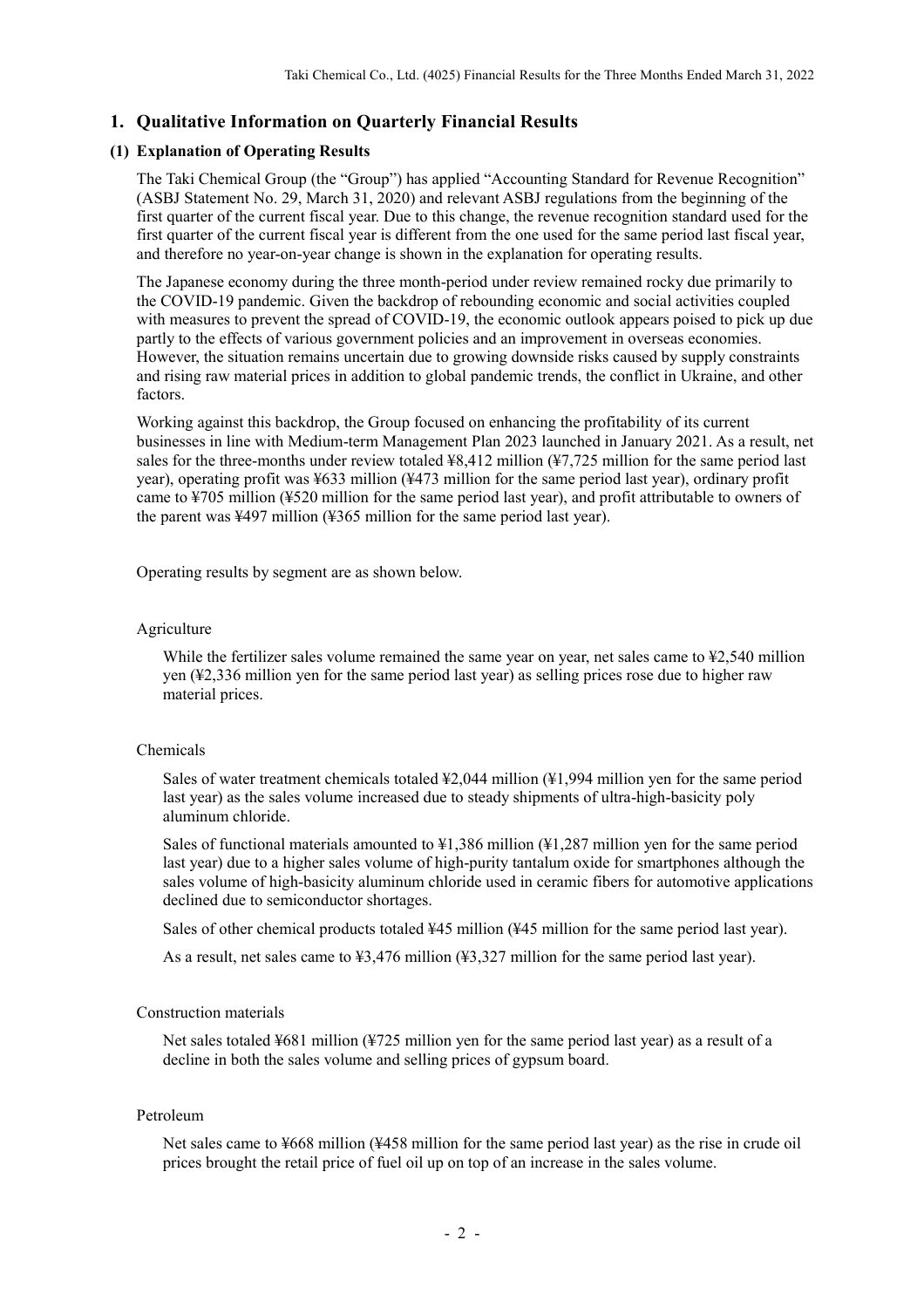#### Real estate

Net sales totaled ¥332 million (¥355 million for the same period last year) due primarily to a decrease in tenant rents at shopping centers.

#### Transportation

Net sales totaled ¥712 million (¥522 million for the same period last year) due to an upward trend in the coastal shipping market and an increase in cargo handling volume.

### **(2) Explanation of Financial Position**

Total assets at the end of the first quarter of the current fiscal year came to ¥47,342 million (up ¥1,305 million from the end of the previous fiscal year). Current assets totaled ¥22,935 million (up ¥583 million from the end of the previous fiscal year) due primarily to a decrease of ¥841 million in cash and deposits, despite increases of ¥336 million in notes and accounts receivable-trade and ¥515 million in merchandise and finished goods. Noncurrent assets came to ¥24,407 million (up ¥721 million yen from the end of the previous fiscal year) due primarily to an increase of ¥833 million in investment securities.

Total liabilities amounted to ¥17,285 million (up ¥626 million yen from the end of the previous fiscal year) due primarily to increases of ¥626 million in notes and accounts payable-trade, ¥207 million in provision for bonuses, and ¥255 million in deferred tax liabilities.

Net assets totaled ¥30,056 million (up ¥678 million yen from the end of the previous fiscal year) due primarily to an increase of ¥616 million in the valuation difference on available-for-sale securities.

#### **(3) Explanation of Consolidated Earnings Forecast and Other Forward-Looking Information**

No changes have been made to the earnings forecast for the fiscal year ending December 31, 2022, which was announced on February 14, 2022.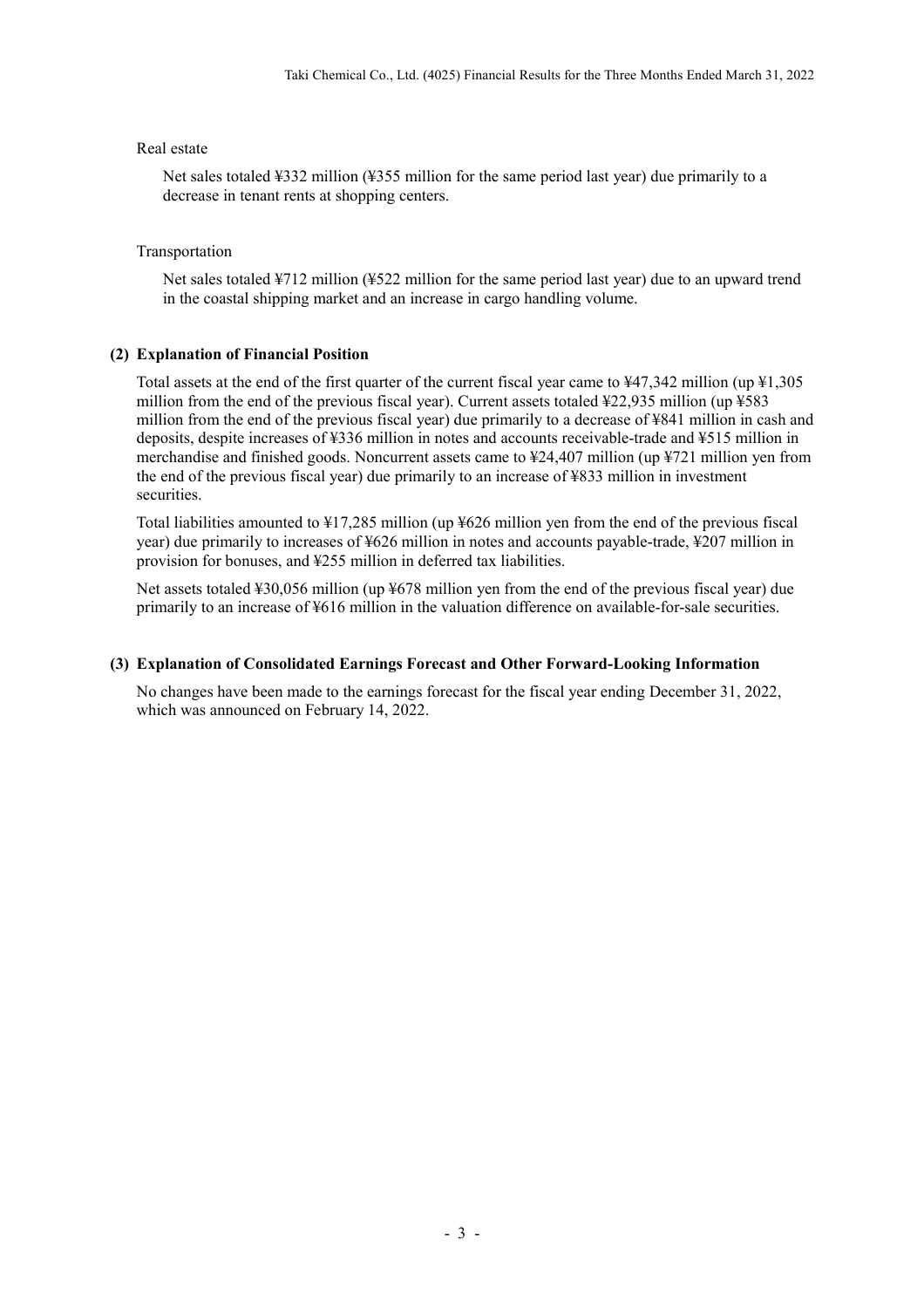## **2. Quarterly Consolidated Financial Statements and Significant Notes Thereto**

## **(1) Quarterly Consolidated Balance Sheet**

|                                                        |                         | (Millions of yen)    |
|--------------------------------------------------------|-------------------------|----------------------|
|                                                        | As of December 31, 2021 | As of March 31, 2022 |
| Assets                                                 |                         |                      |
| Current assets                                         |                         |                      |
| Cash and deposits                                      | 6,433                   | 5,591                |
| Notes and accounts receivable - trade                  | 8,963                   | 9,300                |
| Electronically recorded monetary claims -<br>operating | 1,893                   | 1,981                |
| Securities                                             | 100                     | 100                  |
| Merchandise and finished goods                         | 2,285                   | 2,801                |
| Work in process                                        | 242                     | 213                  |
| Raw materials and supplies                             | 2,216                   | 2,131                |
| Other                                                  | 227                     | 826                  |
| Allowance for doubtful accounts                        | (10)                    | (10)                 |
| Total current assets                                   | 22,352                  | 22,935               |
| Non-current assets                                     |                         |                      |
| Property, plant and equipment                          |                         |                      |
| Buildings and structures                               | 22,197                  | 22,247               |
| Accumulated depreciation                               | (15,203)                | (15,293)             |
| Buildings and structures, net                          | 6,994                   | 6,954                |
| Machinery, equipment and vehicles                      | 16,776                  | 16,785               |
| Accumulated depreciation                               | (14, 949)               | (15,053)             |
| Machinery, equipment and vehicles, net                 | 1,827                   | 1,732                |
| Tools, furniture and fixtures                          | 1,481                   | 1,498                |
| Accumulated depreciation                               | (1, 331)                | (1, 347)             |
| Tools, furniture and fixtures, net                     | 149                     | 151                  |
| Land                                                   | 6,413                   | 6,413                |
| Leased assets                                          | 457                     | 457                  |
| Accumulated depreciation                               | (49)                    | (57)                 |
| Leased assets, net                                     | 408                     | 400                  |
| Construction in progress                               | 16                      | 39                   |
| Total property, plant and equipment                    | 15,809                  | 15,692               |
| Intangible assets                                      |                         |                      |
| Software                                               | 500                     | 487                  |
| Right to use water facilities, etc.                    | 10                      | 10                   |
| Software in progress                                   | 11                      | $\mathbf{1}$         |
| Total intangible assets                                | 522                     | 499                  |
| Investments and other assets                           |                         |                      |
| Investment securities                                  | 7,072                   | 7,906                |
| Deferred tax assets                                    | 101                     | 115                  |
| Other                                                  | 214                     | 228                  |
| Allowance for doubtful accounts                        | (35)                    | (35)                 |
| Total investments and other assets                     | 7,352                   | 8,215                |
| Total non-current assets                               | 23,685                  | 24,407               |
| Total assets                                           | 46,037                  | 47,342               |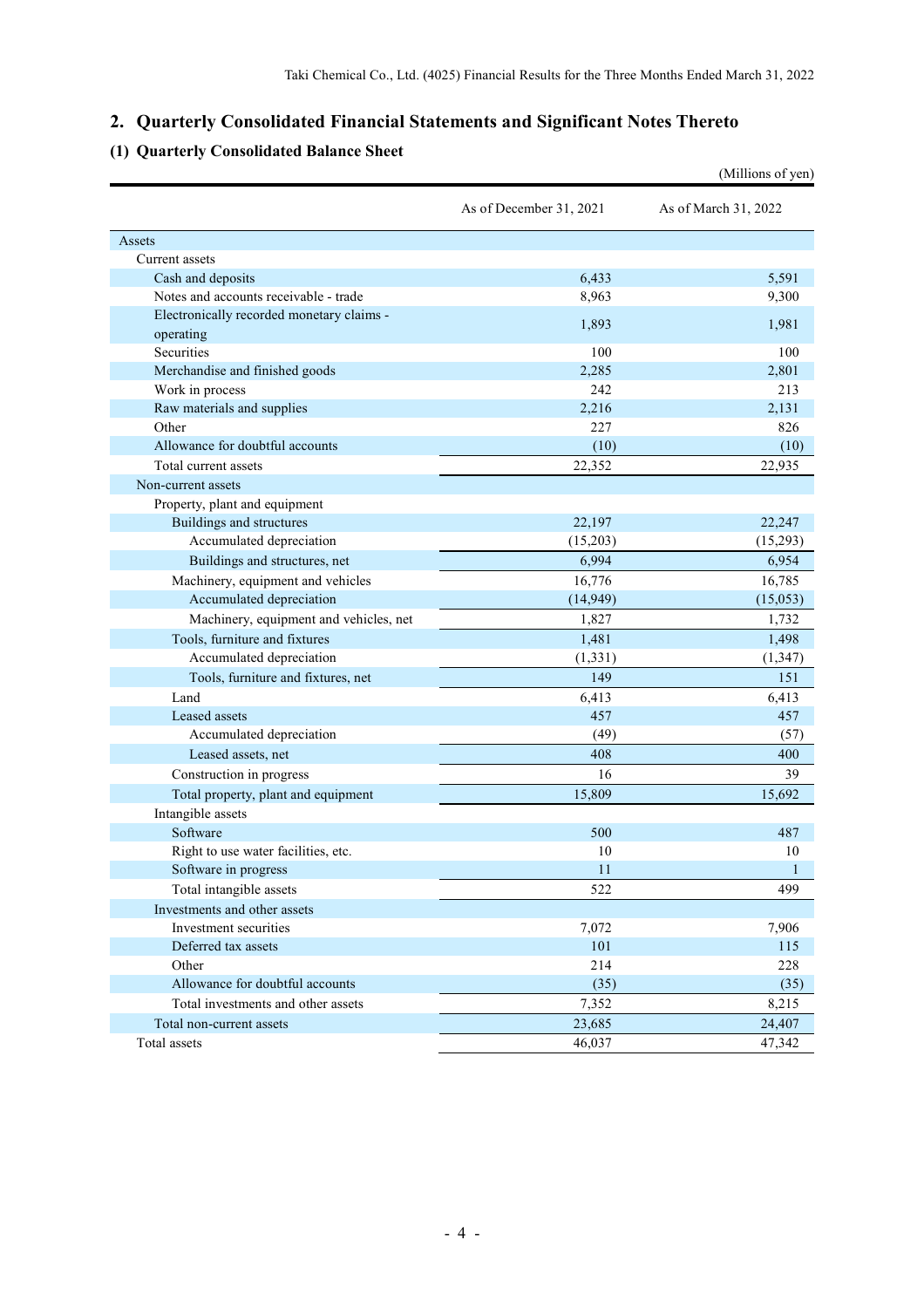|                                              | As of December 31, 2021 | As of March 31, 2022 |
|----------------------------------------------|-------------------------|----------------------|
| Liabilities                                  |                         |                      |
| <b>Current liabilities</b>                   |                         |                      |
| Notes and accounts payable - trade           | 4,976                   | 5.603                |
| Short-term borrowings                        | 376                     | 376                  |
| Current portion of long-term borrowings      | 60                      | 60                   |
| Lease obligations                            | 35                      | 35                   |
| Accounts payable - other                     | 1.964                   | 1,861                |
| Income taxes payable                         | 429                     | 239                  |
| Accrued consumption taxes                    | 112                     | 155                  |
| Provision for bonuses                        | 43                      | 251                  |
| Other                                        | 597                     | 490                  |
| Total current liabilities                    | 8,596                   | 9,073                |
| Non-current liabilities                      |                         |                      |
| Long-term borrowings                         | 455                     | 455                  |
| Lease obligations                            | 413                     | 404                  |
| Deferred tax liabilities                     | 698                     | 954                  |
| Retirement benefit liability                 | 3,770                   | 3,694                |
| Guarantee deposits received                  | 2,539                   | 2,519                |
| Other                                        | 185                     | 184                  |
| Total non-current liabilities                | 8,062                   | 8,212                |
| <b>Total liabilities</b>                     | 16,659                  | 17,285               |
| Net assets                                   |                         |                      |
| Shareholders' equity                         |                         |                      |
| Share capital                                | 2,147                   | 2,147                |
| Capital surplus                              | 1,372                   | 1,372                |
| Retained earnings                            | 23,888                  | 23,952               |
| Treasury shares                              | (736)                   | (736)                |
| Total shareholders' equity                   | 26,672                  | 26,736               |
| Accumulated other comprehensive income       |                         |                      |
| Valuation difference on available-for-sale   |                         |                      |
| securities                                   | 2,581                   | 3,197                |
| Remeasurements of defined benefit plans      | (17)                    | (15)                 |
| Total accumulated other comprehensive income | 2,563                   | 3,181                |
| Non-controlling interests                    | 142                     | 138                  |
| Total net assets                             | 29,378                  | 30,056               |
| Total liabilities and net assets             | 46,037                  | 47,342               |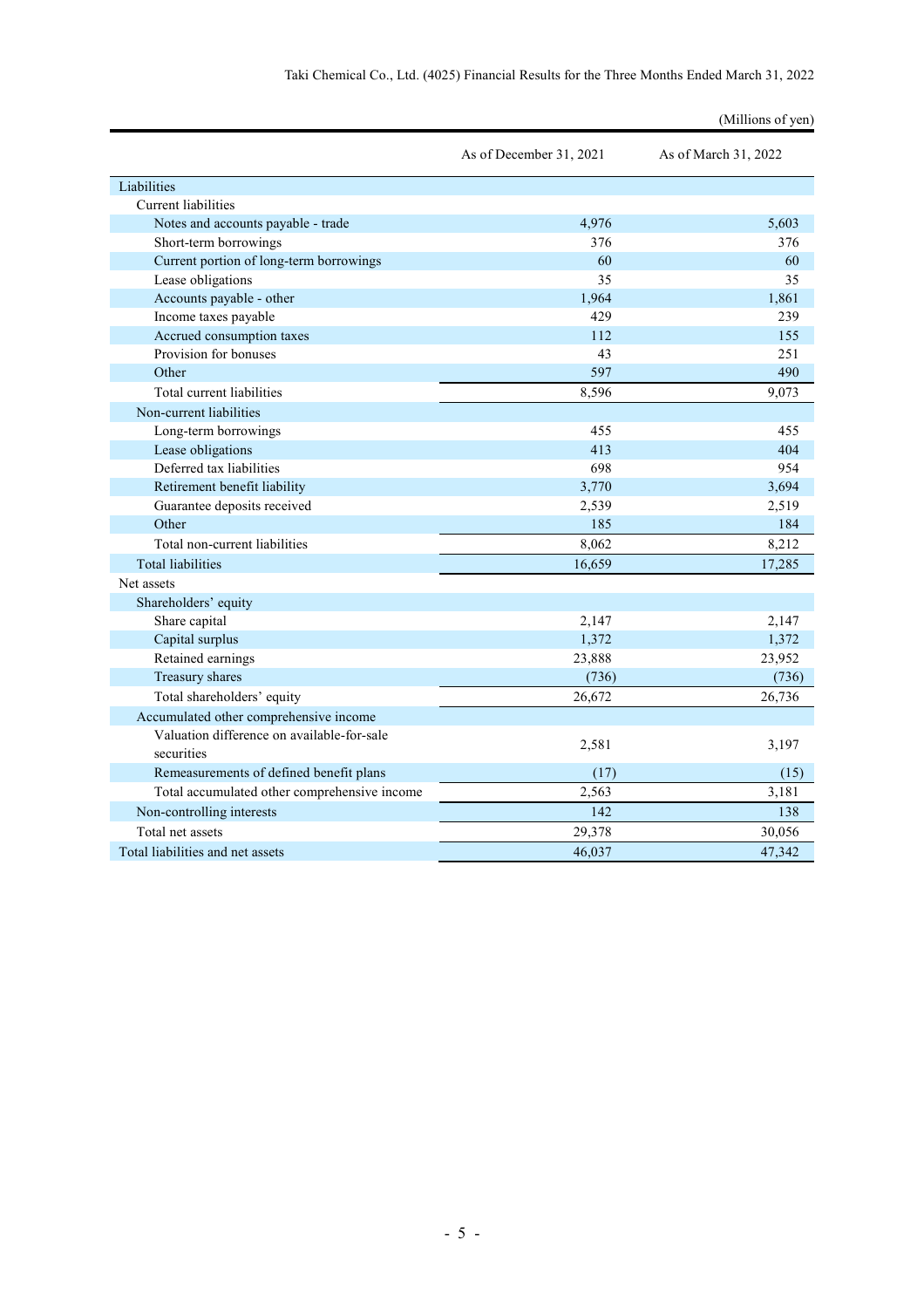## **(2) Quarterly Consolidated Statement of Income and Quarterly Consolidated Statement of Comprehensive Income**

## **(Quarterly Consolidated Statement of Income) (First three-month period)**

|                                                         |                                      | (Millions of yen)                    |
|---------------------------------------------------------|--------------------------------------|--------------------------------------|
|                                                         | Three months ended<br>March 31, 2021 | Three months ended<br>March 31, 2022 |
| Net sales                                               | 7,725                                | 8,412                                |
| Cost of sales                                           | 5,803                                | 6,291                                |
| Gross profit                                            | 1,921                                | 2,120                                |
| Selling, general and administrative expenses            | 1.447                                | 1,486                                |
| Operating profit                                        | 473                                  | 633                                  |
| Non-operating income                                    |                                      |                                      |
| Interest income                                         | $\mathbf{1}$                         | 1                                    |
| Dividend income                                         | 30                                   | 34                                   |
| Gain on sale of investment securities                   | $\overline{4}$                       | 30                                   |
| Other                                                   | 19                                   | 15                                   |
| Total non-operating income                              | 55                                   | 81                                   |
| Non-operating expenses                                  |                                      |                                      |
| Interest expenses                                       | 3                                    | 3                                    |
| Loss on retirement of non-current assets                | $\overline{2}$                       | $\overline{4}$                       |
| Other                                                   | 3                                    | 3                                    |
| Total non-operating expenses                            | 9                                    | 10                                   |
| Ordinary profit                                         | 520                                  | 705                                  |
| <b>Extraordinary</b> losses                             |                                      |                                      |
| Loss on retirement of non-current assets                |                                      | 14                                   |
| Total extraordinary losses                              | $\overline{\phantom{a}}$             | 14                                   |
| Profit before income taxes                              | 520                                  | 690                                  |
| Income taxes - current                                  | 222                                  | 240                                  |
| Income taxes - deferred                                 | (70)                                 | (43)                                 |
| Total income taxes                                      | 151                                  | 196                                  |
| Profit                                                  | 368                                  | 493                                  |
| Profit (loss) attributable to non-controlling interests | $\overline{2}$                       | (3)                                  |
| Profit attributable to owners of parent                 | 365                                  | 497                                  |
|                                                         |                                      |                                      |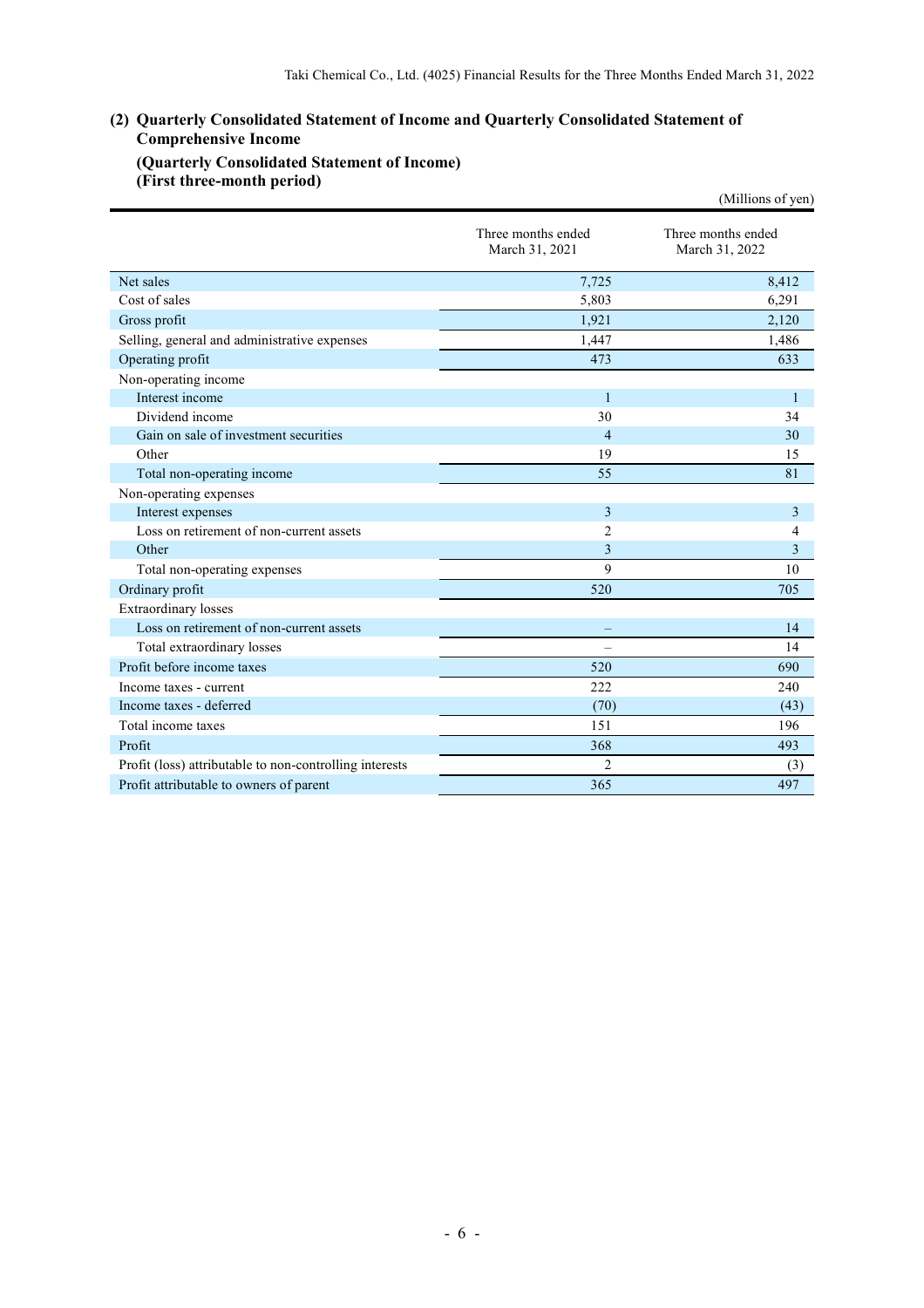| $(1.115)$ value of another person $($                              |                                      | (Millions of yen)                    |
|--------------------------------------------------------------------|--------------------------------------|--------------------------------------|
|                                                                    | Three months ended<br>March 31, 2021 | Three months ended<br>March 31, 2022 |
| Profit                                                             | 368                                  | 493                                  |
| Other comprehensive income                                         |                                      |                                      |
| Valuation difference on available-for-sale securities              | 711                                  | 616                                  |
| Remeasurements of defined benefit plans, net of tax                |                                      |                                      |
| Total other comprehensive income                                   | 713                                  | 617                                  |
| Comprehensive income                                               | 1,081                                | 1,111                                |
| Comprehensive income attributable to                               |                                      |                                      |
| Comprehensive income attributable to owners of<br>parent           | 1,078                                | 1,115                                |
| Comprehensive income attributable to non-<br>controlling interests | $\overline{2}$                       | (3)                                  |

#### **(Quarterly Consolidated Statement of Comprehensive Income) (First three-month period)**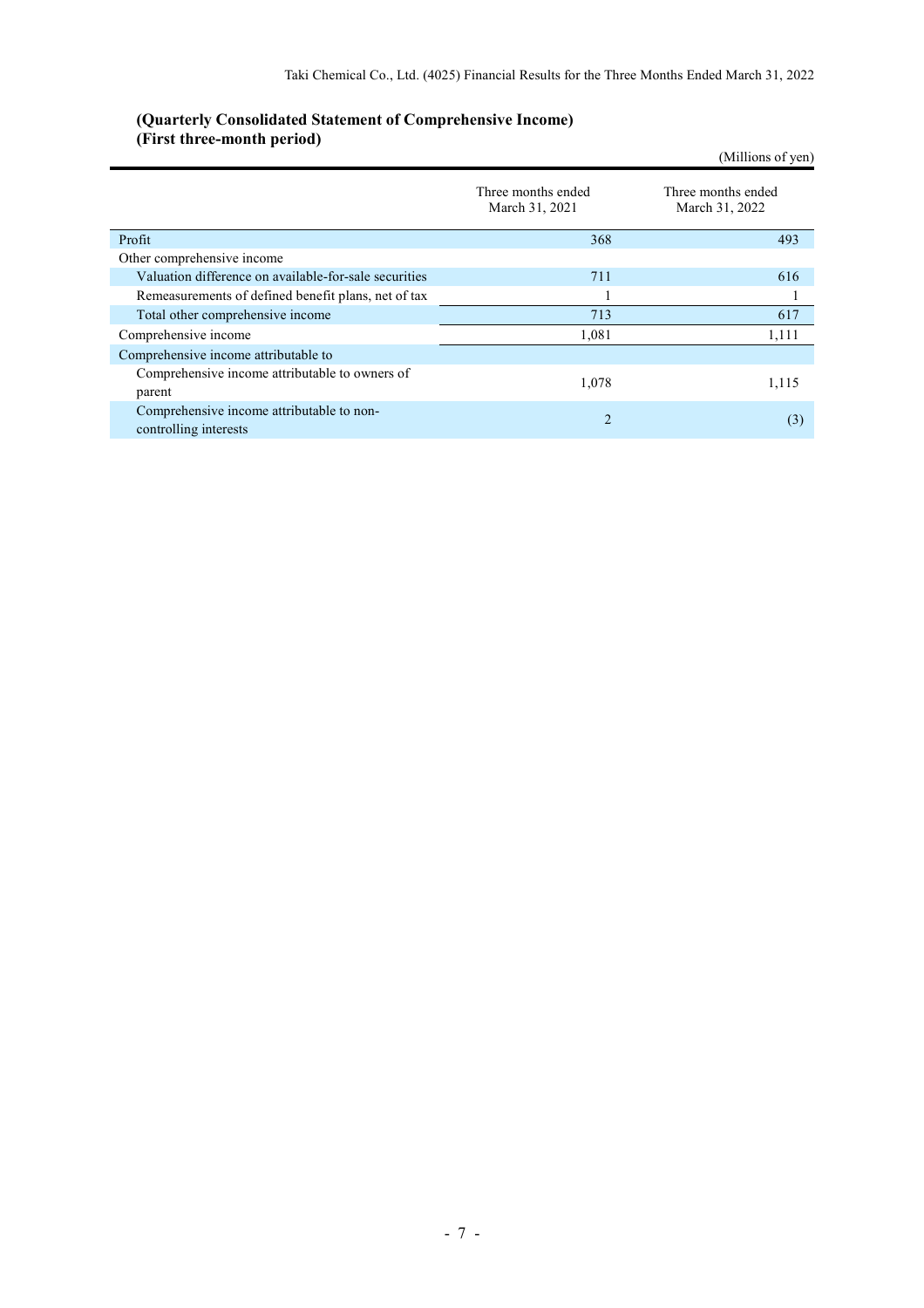# **(3) Notes to Quarterly Consolidated Financial Statements**

**(Notes on Going Concern Assumption)**

Not applicable

## **(Notes on Significant Changes in Shareholders' Equity)**

Not applicable

## **(Changes in Accounting Policies)**

(Application of Accounting Standard for Revenue Recognition, etc.)

The Group has applied "Accounting Standard for Revenue Recognition" (ASBJ Statement No. 29, March 31, 2020) and relevant ASBJ regulations effective from the beginning of the first quarter of the current fiscal year, and it has recognized revenue at the time the control of promised goods or services is transferred to the customer in the amount expected to be received upon exchange of said goods or services. As a result, in cases of transactions involving chargeable subcontracting, the Group previously derecognized the materials supplied to its subcontractors for a fee but no longer derecognizes them if it bears an obligation to repurchase the supplied materials. The Group has also applied the alternative treatment specified in paragraph 98 of the "Implementation Guidance on Accounting Standard for Revenue Recognition" (ASBJ Guidance No. 30, March 31, 2020), and in cases of sale of merchandise and finished goods in Japan, it still recognizes revenue at the time of shipment when the period from the time of shipment to the time when control of the merchandise or finished goods is transferred to the customer is a normal period of time.

Application of Accounting Standard for Revenue Recognition and its implementation guidance is subject to the transitional treatment provided for in the proviso to paragraph 84 of Accounting Standard for Revenue Recognition. The cumulative effect of the retrospective application, assuming the new accounting policy had been applied to periods prior to the start of the first quarter of the current fiscal year, was added to or subtracted from the opening balance of retained earnings of the first quarter of the current fiscal year, and thus the new accounting policy was applied from such opening balance; provided, however, that the new accounting policy was not retrospectively applied to contracts where recognitions of nearly all the revenue amounts for periods prior to the start of the first quarter of the current fiscal year, were subject to the previous treatment by applying the method provided for in paragraph 86 of Accounting Standard for Revenue Recognition.

As a result, the effect of this change on profit and loss for the first quarter of the current fiscal year is immaterial. It also does not have any effect on the opening balance of retained earnings for the current fiscal year.

(Application of Accounting Standard for Fair Value Measurement, etc.)

The Group has applied "Accounting Standard for Fair Value Measurement" (ASBJ Statement No. 30, July 4, 2019) and relevant ASBJ regulations from the beginning of the first quarter of the current fiscal year, and it has applied the new accounting policy provided for by Accounting Standard for Fair Value Measurement, etc. prospectively in accordance with the transitional measures provided for in paragraph 19 of Accounting Standard for Fair Value Measurement, and paragraph 44-2 of "Accounting Standard for Financial Instruments" (ASBJ Statement No. 10, July 4, 2019). This has no effect on the quarterly consolidated financial statements.

## **(Additional Information)**

(Accounting Estimates)

COVID-19 has delivered a major blow to the economy and corporate activities, including the Group's operations.